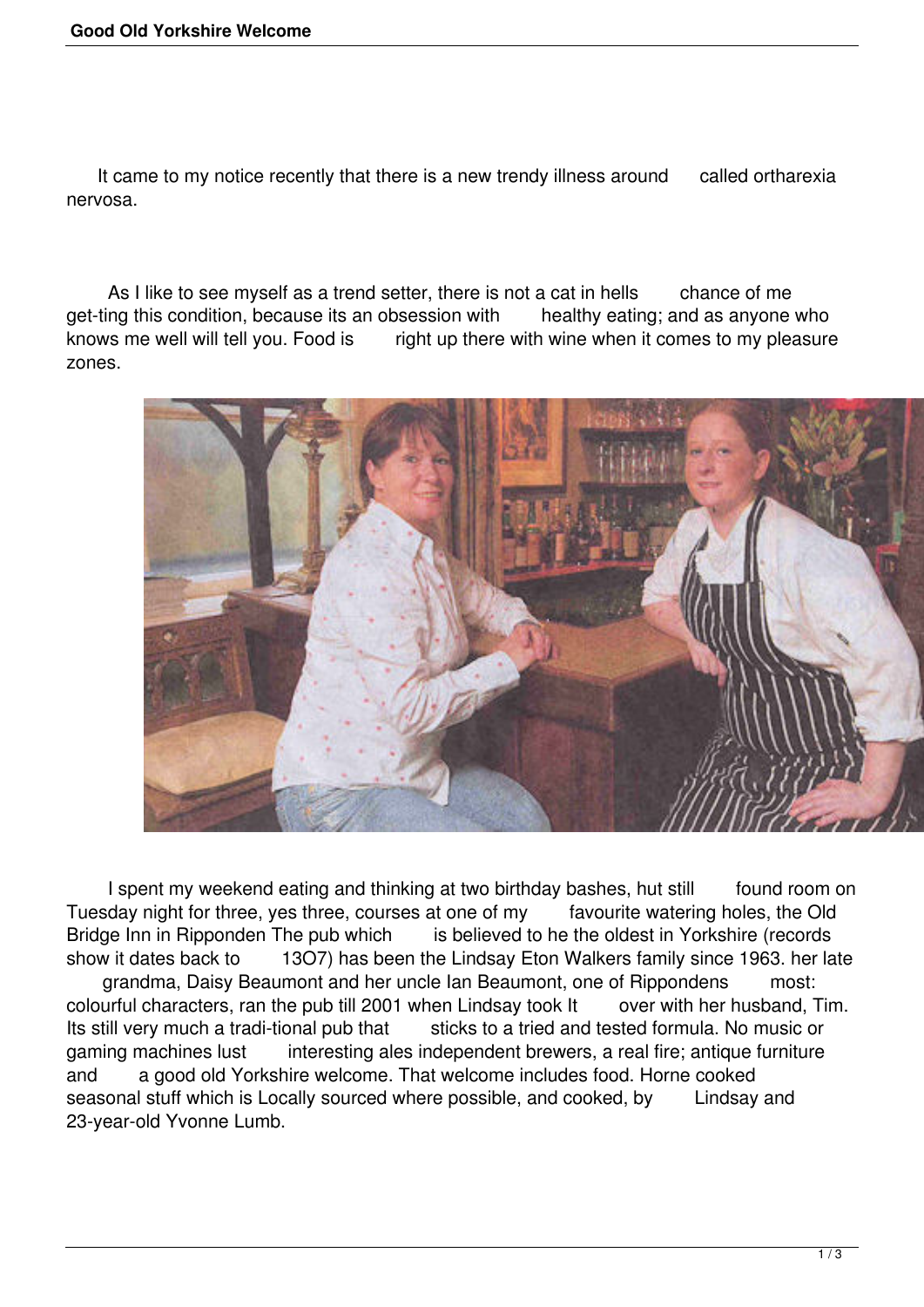

The pub has always had a reputation for good food since lans days, and still has today thanks in no small part to its lunch-time . carvery (which was started in 1963), its evening blackboard menu (usually seven, starters and sweets and eight mains which change on a regular basis) and its annual pork pie contest which attracts interest from all over the country.

While home made pies and retro puddings Like ginger sponge, sticky toffee and bread and butter, are always on the evening , menu there ace lots of new, more con-temporary dishes on offer thanks to Yvonne, who trained in London and spent three months working along side celebrity chef, Gary Rhodes and she is still in contact with hirn.

They include soy and Chilli duck breast with pak-choi and Anna potatoes; sea bass fillet on crushed wild garlic potatoes, spinach and sun blessed tomatoes and king scallops with chorizo and celenac puree.